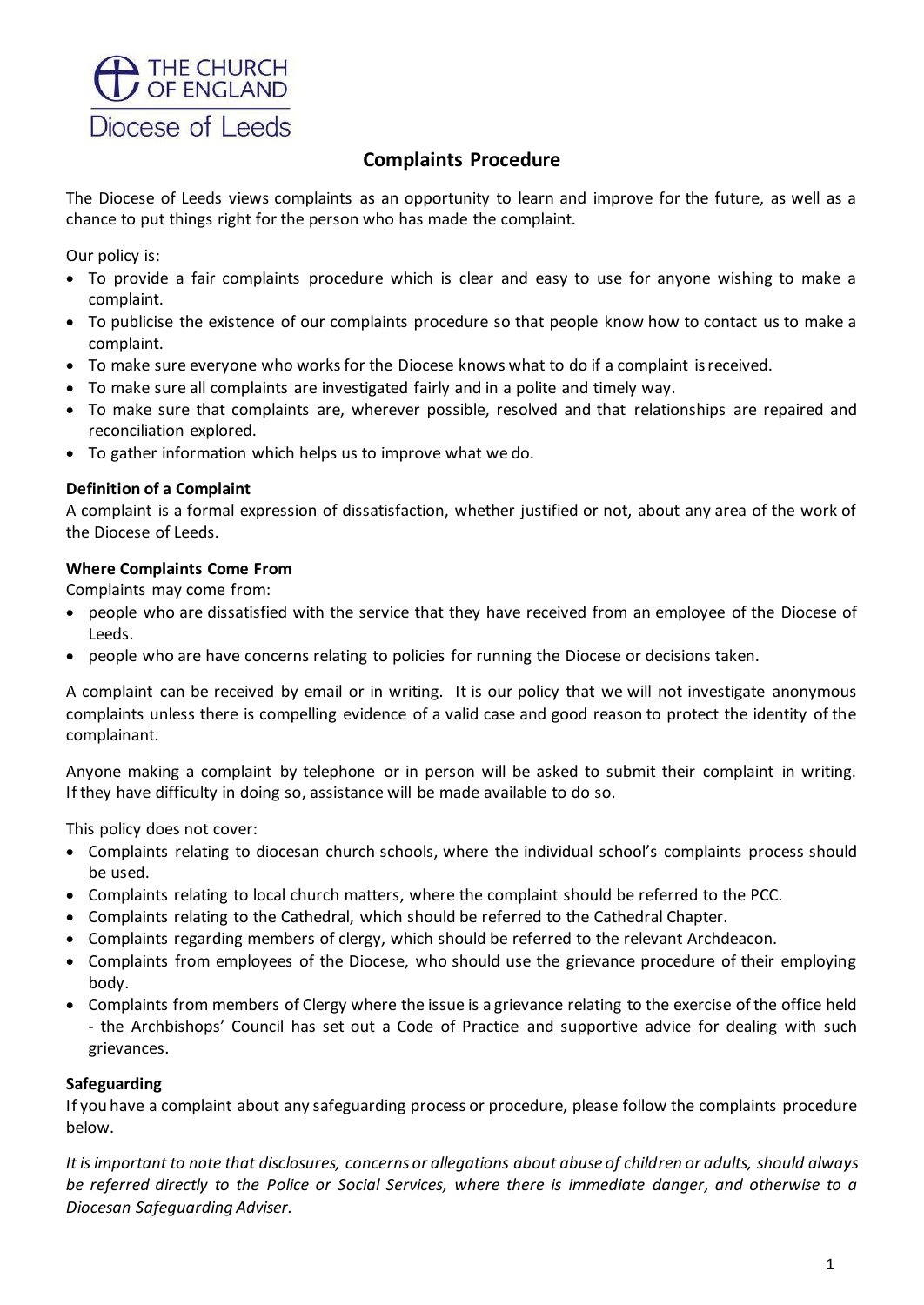### **Confidentiality**

All complaint information will be handled sensitively, shared only with those who need to know, and used and stored with due regard to any relevant data protection requirements.

### **Responsibility**

Overall responsibility for this policy and its implementation sits with the Diocesan Board of Finance.

### **Review**

This policy is reviewed annually and updated as required.

## **Complaints Procedure**

#### **Publicised Contact Details for Complaints**

Written formal complaints should be sent to:

Jonathan Wood, Diocesan Secretary, Diocese of Leeds, Church House, 17-19 York House, Leeds, LS1 2EX, or by email to: [jonathan.wood@leeds.anglican.org](mailto:jonathan.wood@leeds.anglican.org)

If the complaint is about the Diocesan Secretary, it should be sent to the Vice Chair of the Diocesan Board of Finance: Revd Martin MacDonald, Diocese of Leeds, Church House, 17-19 York Place, Leeds, LS1 2EX.

In the absence of Jonathan Wood, Anna Mitchell, HR Manager, will deal with any formal complaints.

### **Receiving Complaints**

Complaints may arrive through channels publicised for that purpose or through any other contact details or opportunities the complainant may have.

All formal written complaints received (whether by letter or e-mail) should be forwarded to the Diocesan Secretary (Jonathan Wood) as quickly as possible by e-mail, with the words 'Formal complaint' in the subject line. For speed, any formal complaints received by letter should be scanned and forwarded as quickly as possible.

Complaints received by telephone or in person need to be recorded. The employee or volunteer who receives a complaint made over the phone or in person should:

- Ask the complainant whether they have tried to resolve their complaint informally with the person responsible for the issue being complained about in the first instance.
- Tell the complainant that we have a complaints procedure and direct them to the website or offer to send a copy to them by e-mail or post.
- If they have tried informal resolution and now wish to take the matter further, ask the complainant to send a written account by letter or by email so that the complaint is recorded in the complainant's own words.

You should also:

- Take the complainant's name, address and telephone number.
- Note down the relationship of the complainant to the Diocese.
- Write down brief facts of the complaint.
- Forward these details to the Diocesan Secretary forinformation.

### **Resolving Complaints – Informal Stage**

In most cases, a complaint is best resolved by the person responsible for the issue being complained about. If the complaint has been received by that person, they may be able to resolve it swiftly and should do so if possible and appropriate. If they are unclear they can discuss matters with the Diocesan Secretary. Most matters can and should be resolved informally and locally.

If, for example, somebody is dissatisfied with the service they have received, then in the first instance they should tell their immediate diocesan contact of their dissatisfaction. He or she should be willing to listen, to discuss the matter and seek to satisfy the concerns where justified. If a person remains unhappy, the employee will arrange for the concerns to be discussed with a more senior colleague.

If, following the informal process, the complainant remains dissatisfied or the informal route is inappropriate, then the formal procedure should be followed. Unless there are exceptional extenuating circumstances, complaints must be raised within 3 months of the incident occurring.